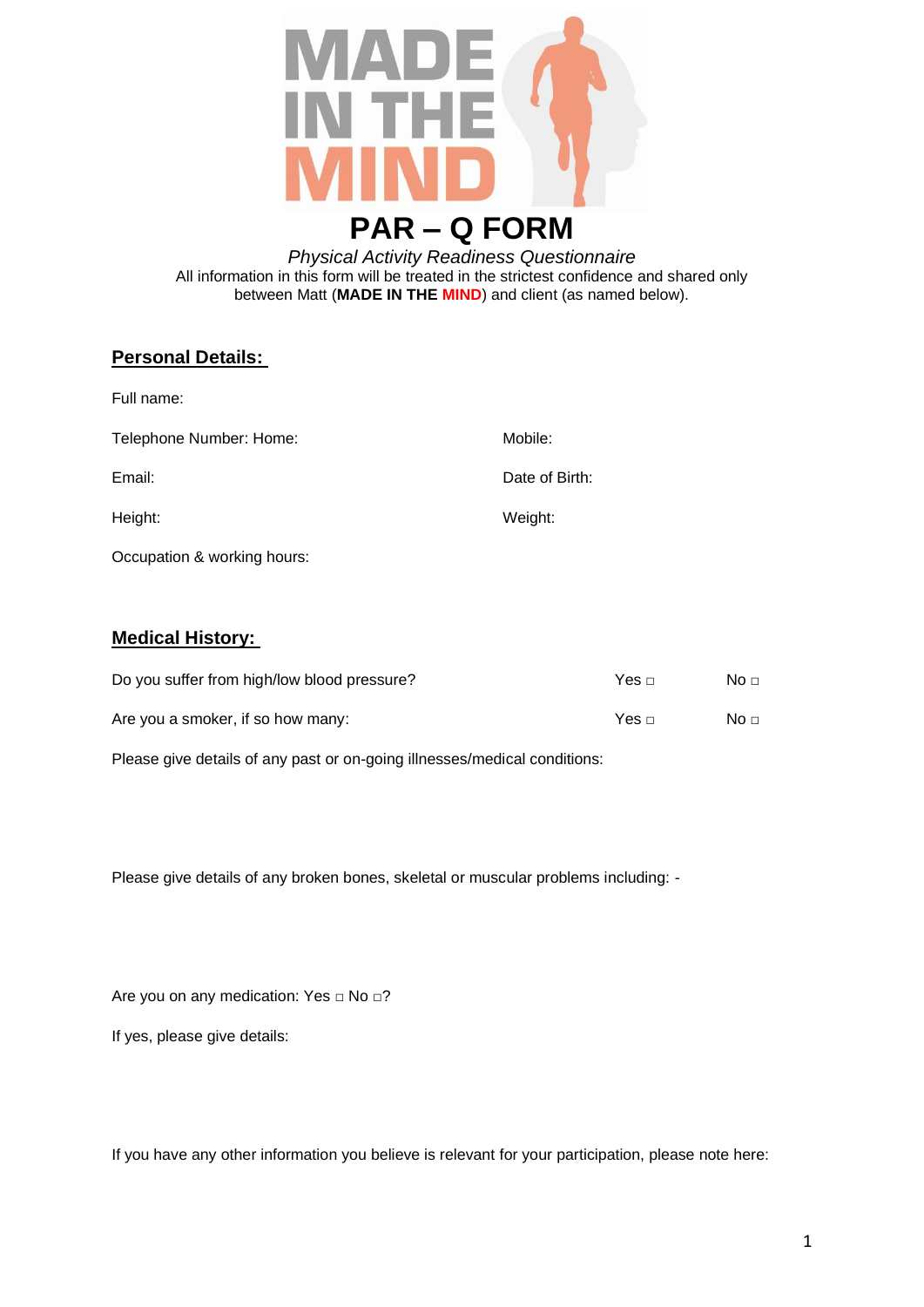

## **Nutrition:**

| Are you a: - | Meat eater $\Box$ | Vegetarian $\Box$ | Vegan □ |  |
|--------------|-------------------|-------------------|---------|--|
|              |                   |                   |         |  |

How often do you eat - red meat/chicken/fish per week?

How often do you eat your 5-a-day?

Do you take any supplements; if so, what are they?

Do you drink coffee, tea, herbals tea, how many per day?

How much water do you drink daily?

How many units of alcohol daily/weekly?

Do you have any allergies or food intolerances?

Do you snack during the day? If so, what do you like to snack on?

Are there any foods/drinks you specifically **WANT** included in your nutrition plan?

Are there any foods/drinks you specifically **DO NOT WANT** included in your nutrition plan?

 $\overline{\phantom{0}}$